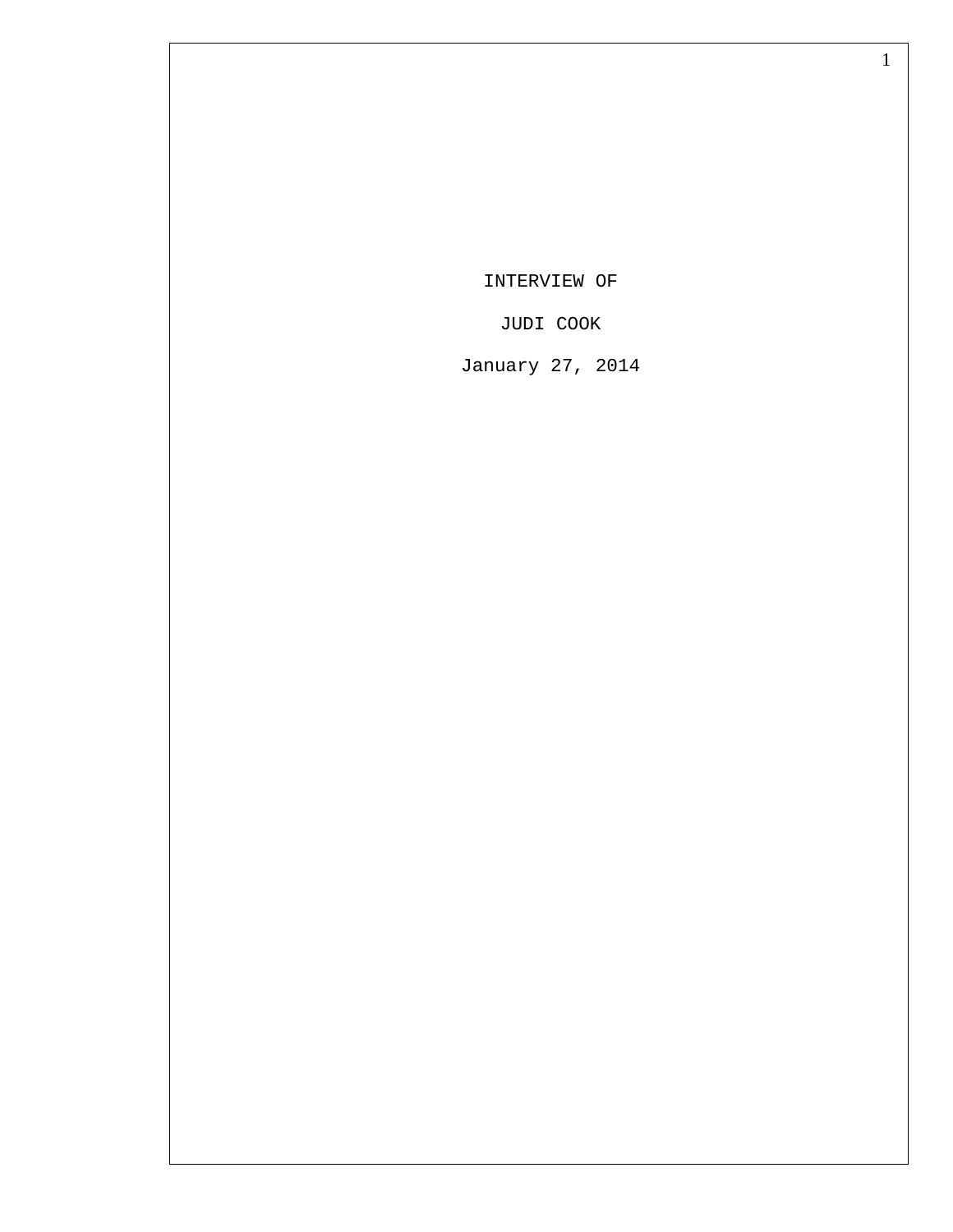1 MR. STARR: This interview is being conducted by 2 the Natural Resources District oral history interview 3 project. The interviewer is Gayle Starr. The interview is 4 being conducted with Judi Cook at her home in Lincoln, 5 Nebraska. Judi was a member of the Lower Platte South NRD 6 Board for several terms. 7 So, with that, Judy, how about a little of your 8 personal history? 9 MS. COOK: Okay. I was born on a Nebraska farm, 10 in -- right along the Colfax County/Dodge County line, and 11 went to a rural school, went to Schuyler to high school, and 12 then went to Midland College for teacher education training. 13 I went two years and then taught in a rural two-room school 14 at a little place called Webster, Nebraska, and then, during 15 that time period, continued working on my final two years to 16 get my bachelor's degree in elementary education. 17 So, I grew up with a lot of interest and 18 participation in farming. Right around the transition era 19 when my father, who had been so proud of his straight rows 20 going up and down the hill, was learning that that was not a  $21$  good idea. We -- one of the things that we did was to have 22 two farm ponds put in. We were in kind of a rolling hill  $23$  area where we often joked that there was a cork in the sky 24 because it didn't rain very often and, yet, we'd travel a 25 Few miles farther down and see the people in the Maple Creek

 $\mathfrak{D}$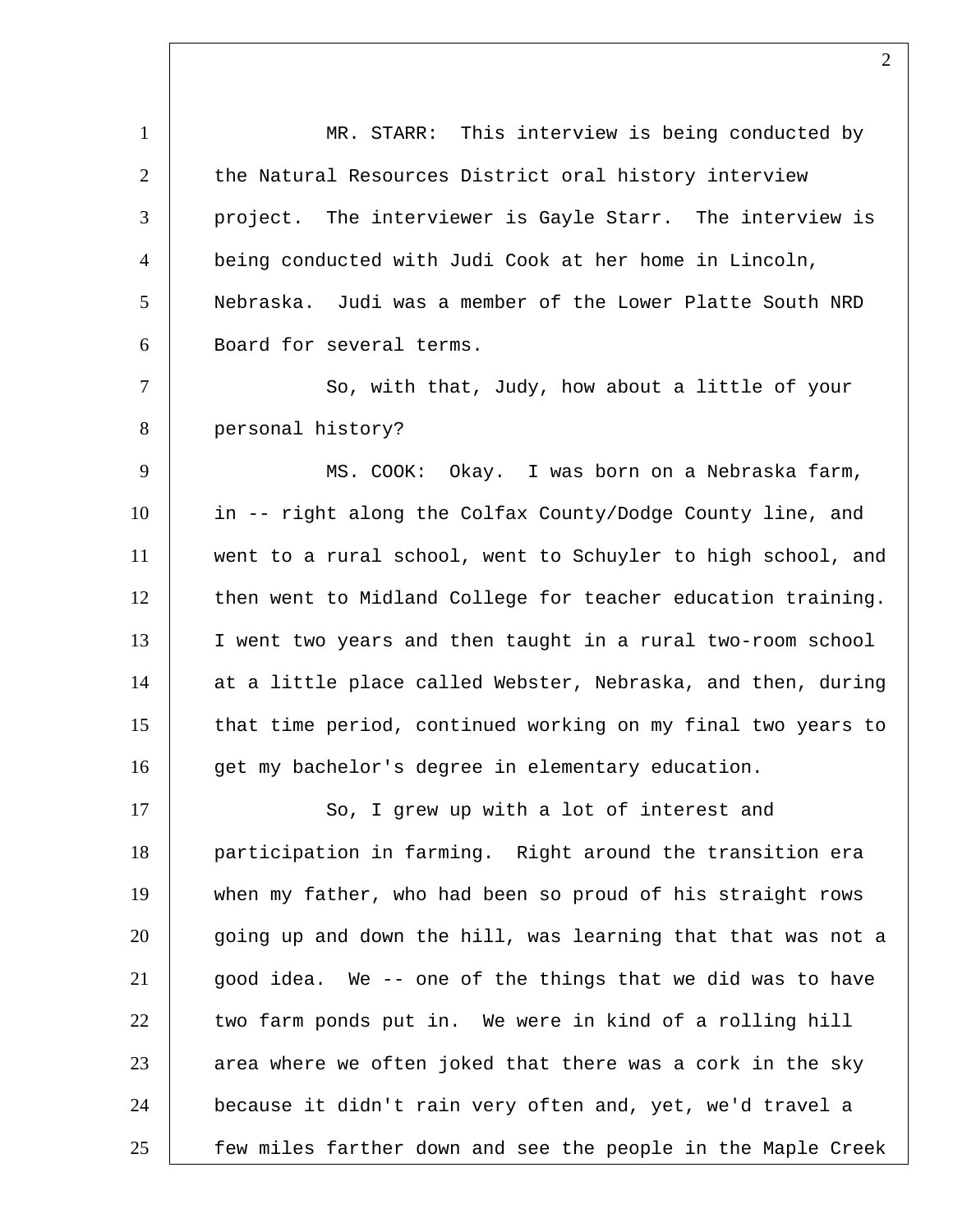1 area who seemed to get more rain and have all that wonderful 2 | black top soil that would wash down there with erosion.

 I had a lot of interest in science. Took a lot of  $\quad$  science courses in college. Then, after teaching two years in the two-room school, moved to Lincoln and began teaching primary grades here in Lincoln, and was recommended to be a teacher at the laboratory school, Clare McPhee School, doing demonstration teaching. And one of the programs I worked with was something called Triple AS Science. It was a hands-on kind of science teaching with lots of participation by children in doing things, an experiential program. I also took some classes in environmental education that impressed me, affected me. I really found that to be an 14 area I wanted to focus on in education.

15 | After teaching in Lincoln for several years, we moved to -- I was married at that time and we moved to Vermillion, South Dakota, where my husband was going to work 18 | on his Ph.D. program with a scientific expedition to Antarctica, and I was teaching fourth graders in Vermillion 20 and then, also, moved to a position as a media specialist for K-12 in Vermillion schools, where I was on the cutting 22 edge of what seems so antiquated now, using videotape to 23 video activities, using overhead projectors. I had kind of a desire to show that women could do things that were often 25 | reserved for men to do. Something in my heritage of having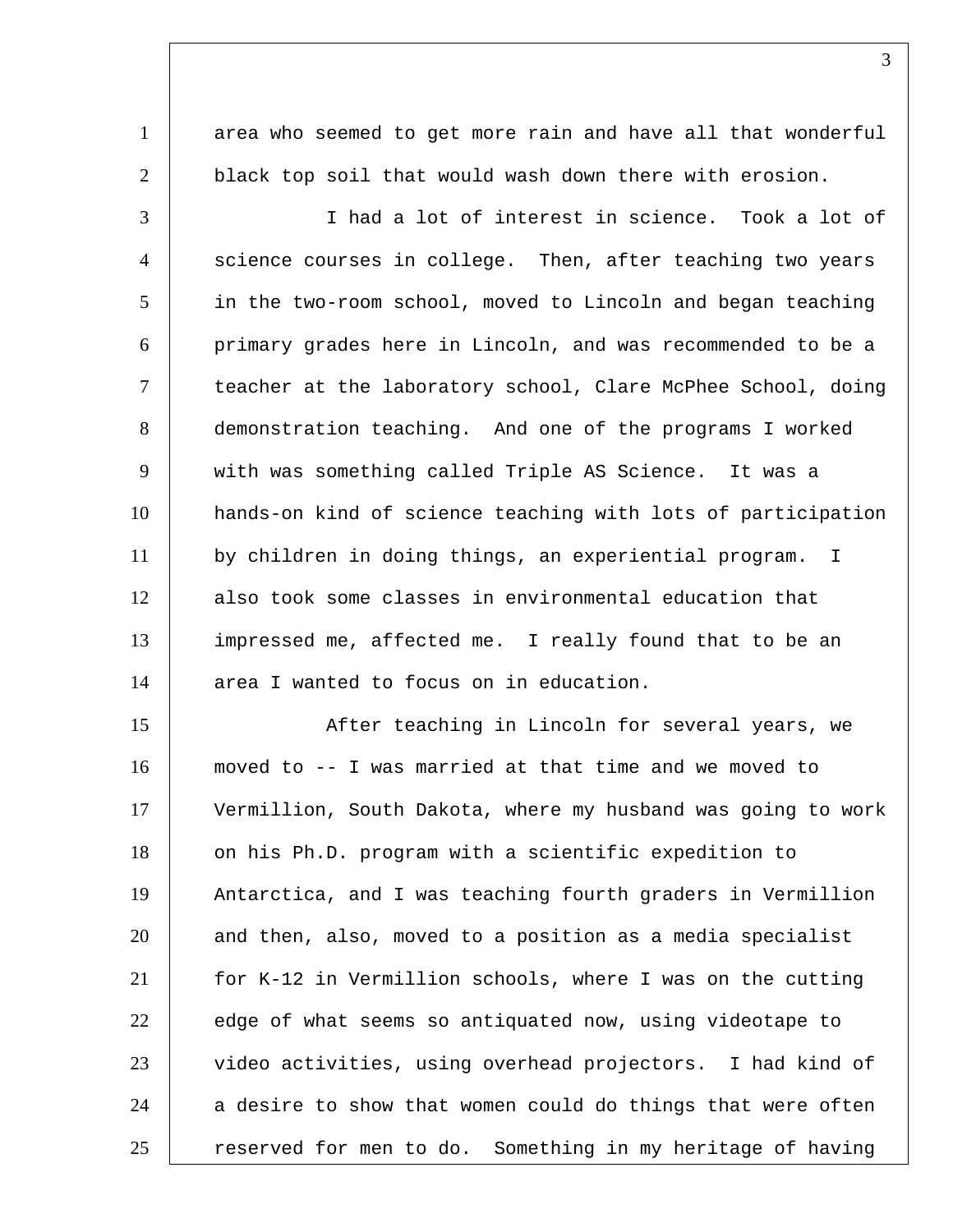1 two older brothers, I think, inspired me to say, "I can do 2 it, too." So, I got my master's in elementary education and 3 administration from the University of South Dakota and then 4 we moved to the Gary, Indiana area, where my husband was 5 teaching at IU Northwest in Gary, Indiana, and I became 6 involved (indiscernible) not working. I had been teaching 7 and working full-time prior to that. I took a year off and 8 became active in the League of Women Voters, where there was  $9$  a lot of attention to the fire on the Cuyahoga River, the 10 pollution in the Gary, Indiana area. I became a member of 11 the Save the Dunes Foundation and learned so much about the 12 | value of the dune grasses for saving soil and sort of tied 13 | that into the value of the native grasses in Nebraska as I 14 | spent time there. I did some teaching and became a media 15 specialist there, but resigned prior to the birth of my 16 daughter. It was about the time of the creation of the EPA 17 and the Clean Water Act. Very active in any environmental 18 | interests group going on in that area during that time and 19 it was a great learning for me to see similar but very 20 different environmental issues in the highly industrialized 21 urban area. 22 We then moved back to Nebraska to be near family

23 after the death of my mother-in-law, and I discovered 24 something new that had happened while I was gone called the 25 Natural Resources Districts. I liked the idea of urban and

 $\Delta$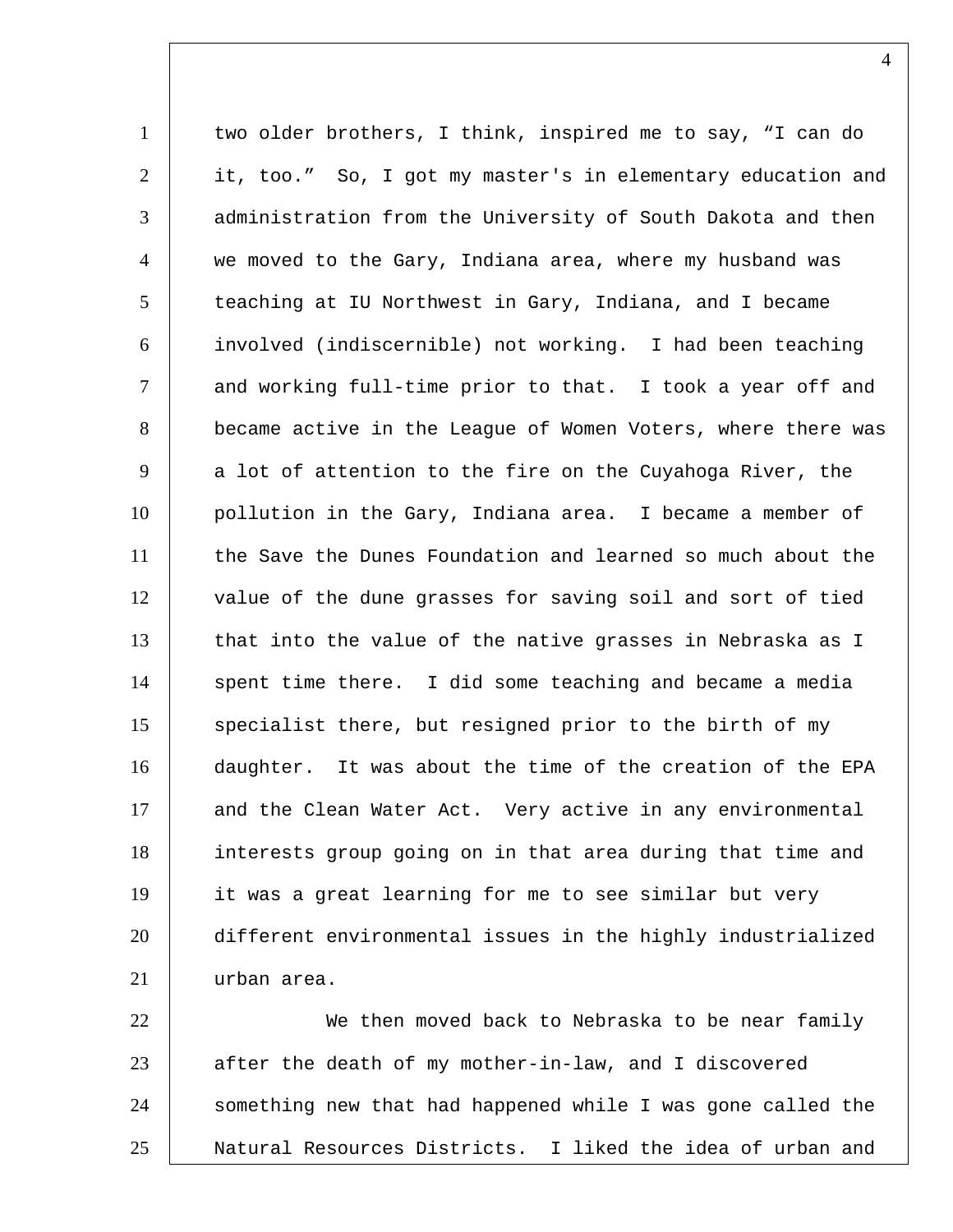1 | rural working together. It was something that I was so 2 aware of, I think, in the larger cities that there seemed to  $\quad$  be a lack of connection between what was needed for rural  $\quad$  areas and what was perceived needed in urban areas, and yet it was all the same water. We were talking about the same streams and rivers, the same beaches along Lake Michigan.  $\vert$  So, I was impressed with it and connected with the League of Women Voters here in Lincoln. Had some wonderful mentors with Helen Boosalis, Elaine Hammer, Sue Bailey, people who lifted up the idea that women could participate in government and learn the terminology and be effective in 12 that role.

13 One of the things that I did for League, drawing 14 on my educational experiences, we had a grant after the Clean Water Act had been signed into law, a grant for the League of Women Voters to do an education process to explain 17 what the Clean Water Act was about, and it fit right into my 18 area because of seeing the not-so-clean water along Lake Michigan, and the media specialist, so I worked with a little newsletter and put together a slide show about what 21 the Clean Water Act was about and the value of it, and found myself presenting it to community groups in Lincoln, finding that teaching, even though I had taught college-level 24 Students, teaching was a different experience than going in 25 Front of a group that you didn't know at all and making a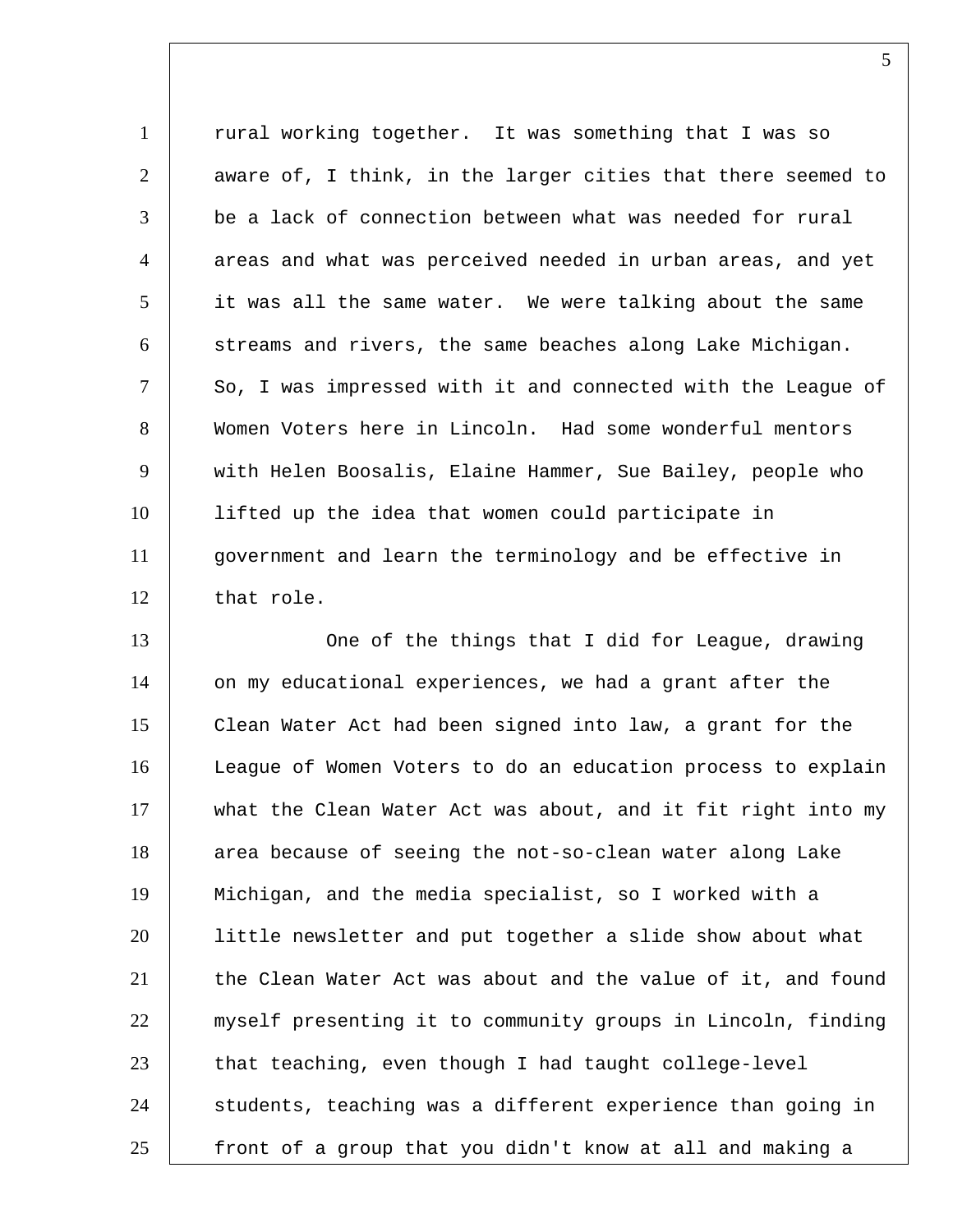presentation, but did several of those. And I think it's  $\vert$  because of that that a friend of mine came to me and said  $\vert$  that someone had told her that the NRD representative for our area of Lincoln, the incumbent, had not filed and 5 someone had suggested to her that she might want to run because she was very involved in the recycling program, which I was also a member of, Citizens for Environmental Improvement, and I thought about it a little bit and 9 thought, "Hmm, this is something that I can do as a 10 stay-at-home mom that would continue to work on environmental education, environmental awareness," and so I took my children with me one day up the elevator in the Terminal Building and turned in some signatures from neighbors and said that I would like to run for the NRD, and thinking, "Well, gee, I don't have an opponent. This is 16 going to be interesting. I think maybe this will happen." Well, it wasn't too much later that the incumbent filed and I sort of dismissed the whole idea and thought, "Well, I've got plenty to do. I've still got the things to do with the League and with my volunteering in the schools, et cetera." 21 | But I still remember the newspaper article headline where it 22 said, "Housewife defeats incumbent for the Lower Platte 23 South NRD Board" and thought, "Oh, this is it." A fun little highlight -- and the only -- we did not run for | office in those days, in the early days. This was in the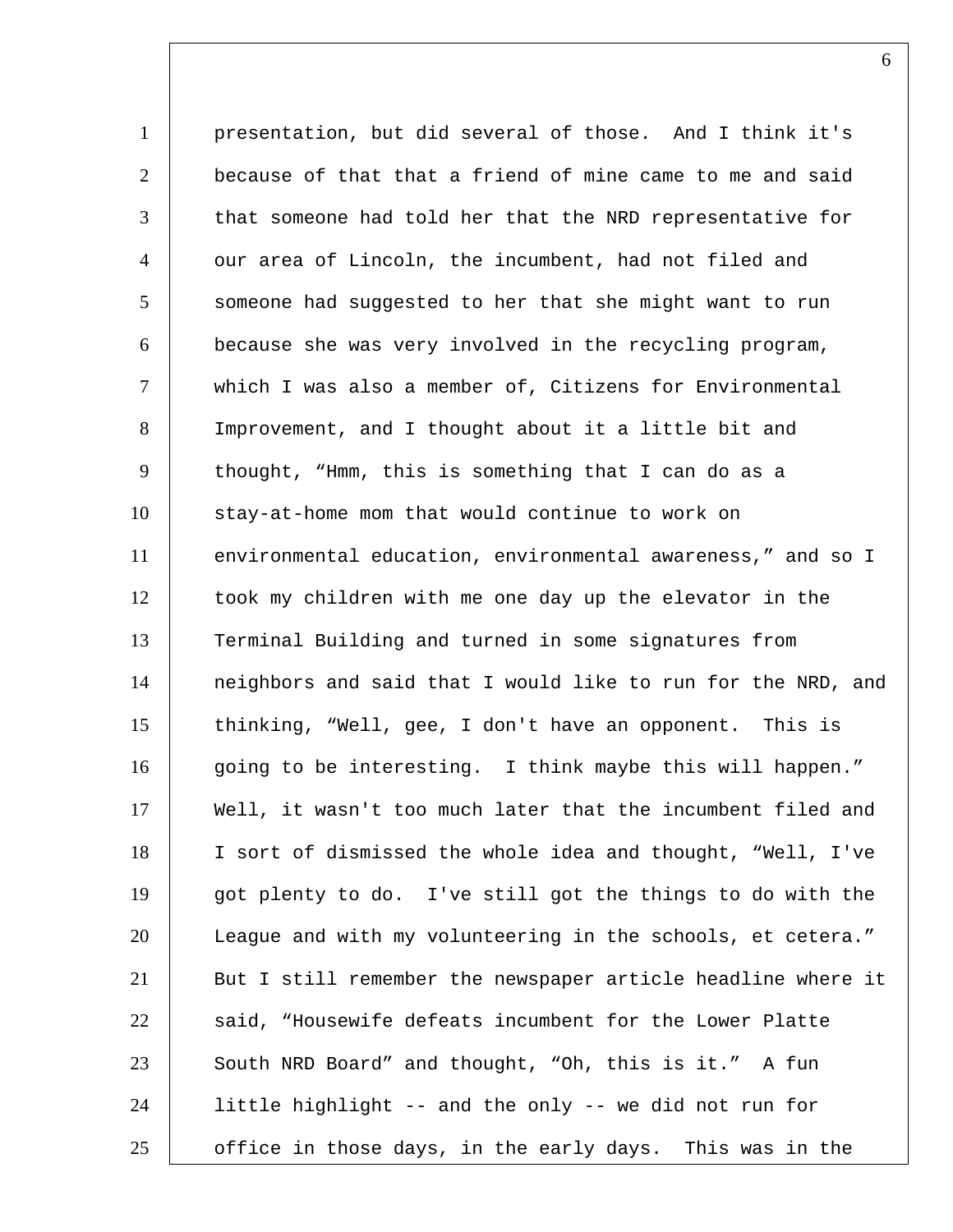1 | 1976 election. Was the -- there was a gathering in Antelope Park, where people running for office were to come and be 3 there if anyone wanted to talk to them about what they were  $|$  running for. And, as I recall, it was on a Sunday and I was teaching Sunday school, but hurried home and used a couple 6 of pieces of poster board and my daughter drew a sandwich board that said, "Vote for Mom," and I had to do the one for my three-year-old son because he couldn't write yet, but he 9 drew some pictures on it and I put it over -- so he was holding it on his chest and tied with a cord. Went to the park and the -- there was a photographer there who took a picture of my son that I think he still has somewhere with 13 | his little Vote for Mom sign, which he regretted sometimes later when Mom was going off to NRD meetings and -- but 15 other times, really appreciated. It was -- the first few years when I was at home with the children and doing other volunteer work, I had a schedule where I could go on the inspection tours. I could learn a lot about the NRD. People were very helpful. I remember Dave Landis gave me 20 access to minutes of meetings so that I could read them and learn about it. Val Bohaty invited me in -- and since I was 22 very familiar with soil conservation service as a farmer's daughter, was helpful. But a person who was really helpful to me was Marie Arnot. She was an excellent mentor for me as a woman who taught classes in community planning and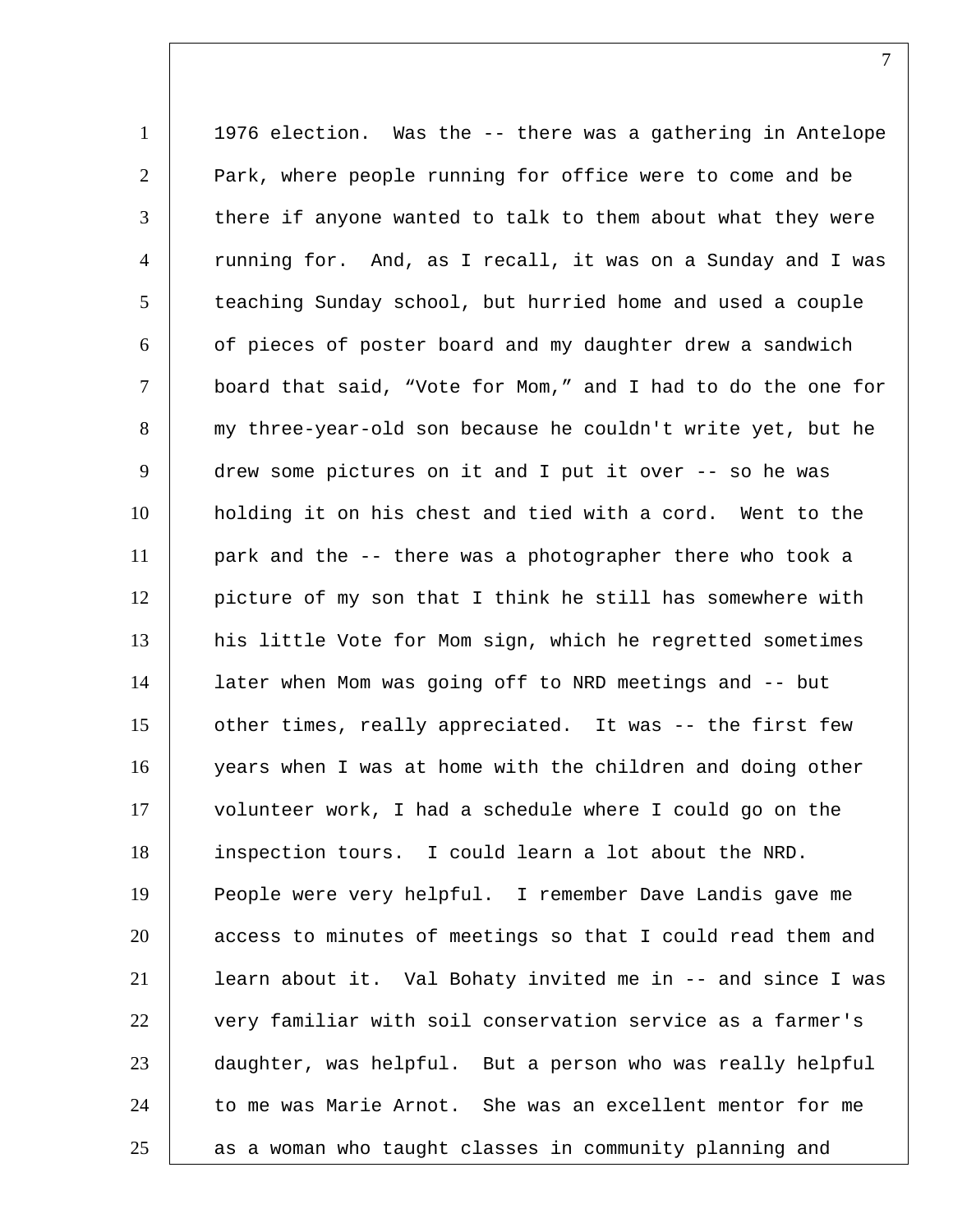1 chose her words very well at board meetings to present | ideas. It -- at times it was a challenge for me as a woman  $\vert$  to feel that I would be heard and that -- it took time to convince people that I had read all the materials, that I understood it, that I understood the things related to the agricultural community but also an urban community, and I  $\vert$  think I was labeled pretty early on as the one who really 8 pushed for environmental education. That was one of the charges of the NRD that I was really excited about. 10 | Let's see. Hal Schroeder was the manager. Harold Sieck was the president. As kind of a typical thing, it wasn't too long after I was on the board that I was -- it was suggested that I be secretary and I found that a challenge to keep notes and still participate. Oh, I also 15 | remember getting to know Paul Amen well, Bruce Kennedy, Art 16 | Knox. There were -- and there were farmers who were very warm and receptive once they understood that I had a rural heritage. And when we would -- that was what was especially good when we would go out to sites, like to see pipe tile 20 | outlets or to look at the -- something related to a watershed, where there were -- there was a recognition of common experiences and that was helpful. I remember Ed Janicke as someone who was just a great person to get to 24 | know. He -- one thing that will stand out in my mind is my little son, who wasn't in school yet, came along on a tour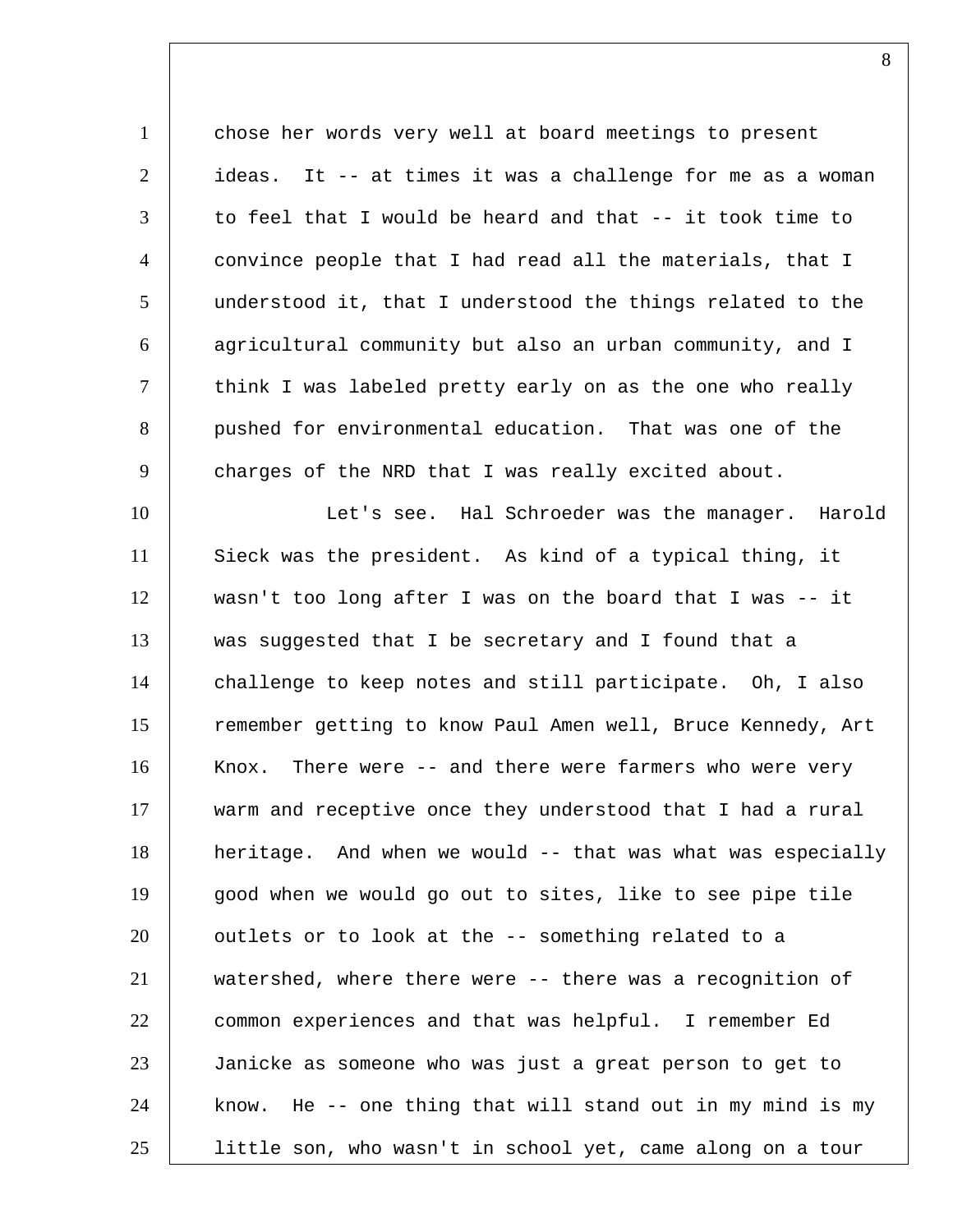and Ed Janicke made him a willow whistle, and in turn I can remember one time putting a flower in -- a wildflower in Ed Janicke's pipe to convince him that he should quit smoking. So it wasn't always all -- just the environment, but there were relationships and appreciation for people's fields and backgrounds that made being on the NRD board a very 7 | important part of my life. I took it very seriously. Even worked with something at Rousseau school, where we had an opportunity to encourage an outdoor classroom and to do some tree planting and, there again, formed some great 11 | relationships with other parents at the school as we used 12 PTA funds to plant trees on a totally sterile, baron playground. Actually had some shade for the children and an 14 | opportunity to notice different things growing. At my mother's death, we planted a memorial cottonwood, the state 16 tree, at the playground. And so Heather and Adam saw some 17 of the benefits of my interest in the Natural Resources District reaching out in the community. They heard a lot of terminology about erosion, flood control. 20 Flood control was probably the area that I understood the least because our Nebraska farm -- we never had enough water. I hadn't ever experienced flooding, but it didn't take long to learn about that as we reviewed the 24 history in the Lincoln area. Let's see --

MR. STARR: Let me stop you there. Let's talk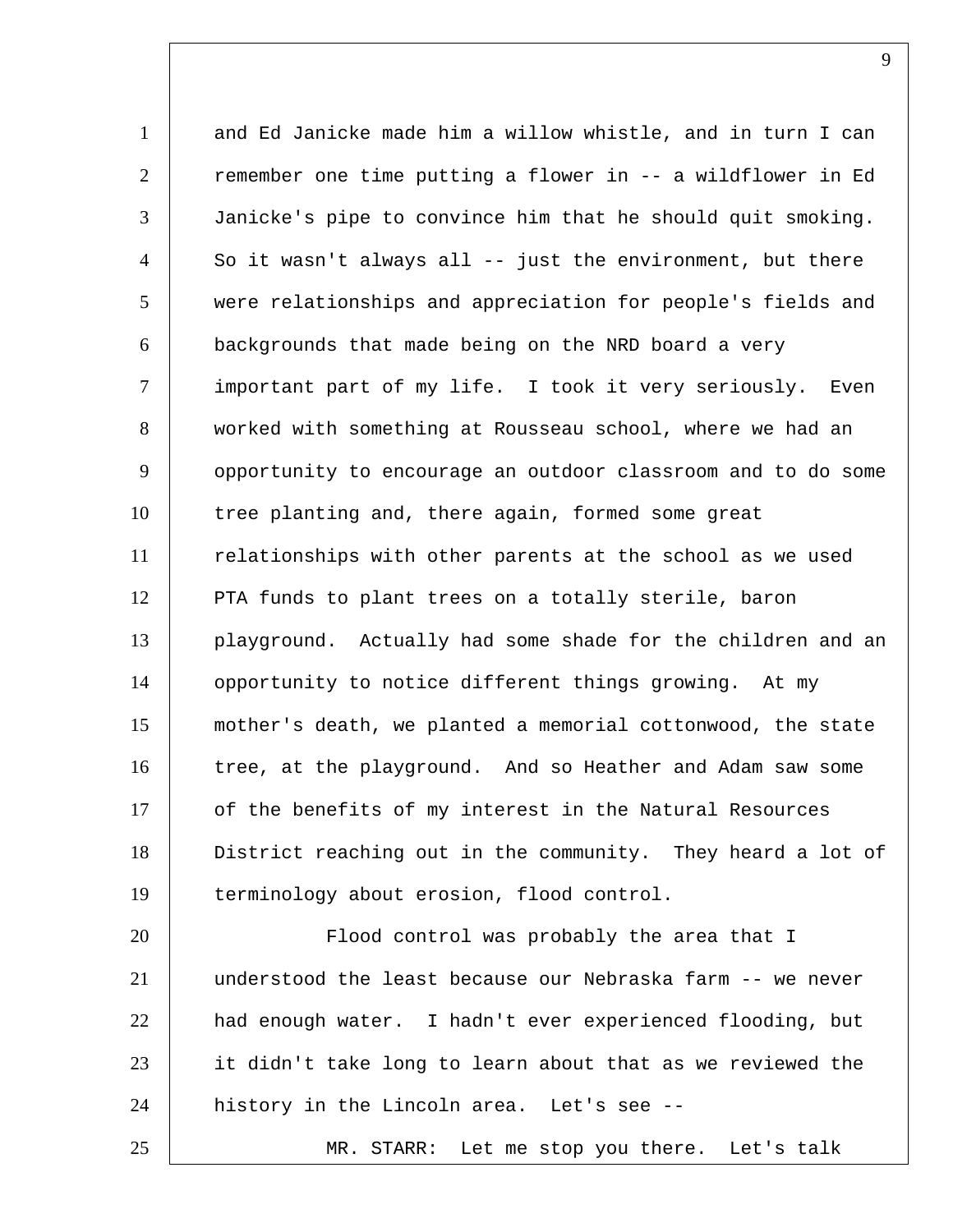| $\mathbf{1}$   | about -- I don't know if you were the first, but you were      |
|----------------|----------------------------------------------------------------|
| 2              | one of the first women on an NRD in Nebraska. I don't know     |
| 3              | if you were the first, but you were one of the first.          |
| $\overline{4}$ | MS. COOK: Marie Arnot was there, yeah.                         |
| 5              | MR. STARR: When you started? Okay.                             |
| 6              | MS. COOK: Yeah.                                                |
| $\tau$         | MR. STARR: And there were maybe one or two                     |
| 8              | elsewhere in the state, I don't remember for sure. I know      |
| 9              | there was one out in the Tri-Basin. But, anyway, how was       |
| 10             | that -- how did that work for you, the -- joining the boys'    |
| 11             | club, so to speak?                                             |
| 12             | MS. COOK: You know, I'd had some practice with                 |
| 13             | that earlier with proving that women could run projectors      |
| 14             | and I was sort of -- and the audio visual field was            |
| 15             | primarily male-dominated before. But I -- it was               |
| 16             | interesting and there were certain personalities               |
| 17             | where -- and certain leadership situations where, if I         |
| 18             | really wanted an idea to fly, it was prudent to discuss it     |
| 19             | with one of the male members beforehand. And if he             |
| 20             | presented it as a motion --                                    |
| 21             | MR. STARR: All the better.                                     |
| 22             | MS. COOK: -- all the better. And then on                       |
| 23             | the -- I was representative to the Nebraska Association of     |
| 24             | Resource Districts, the NARD, and the same thing would exist   |
| 25             | The -- it was -- but what it really boils down to is<br>there. |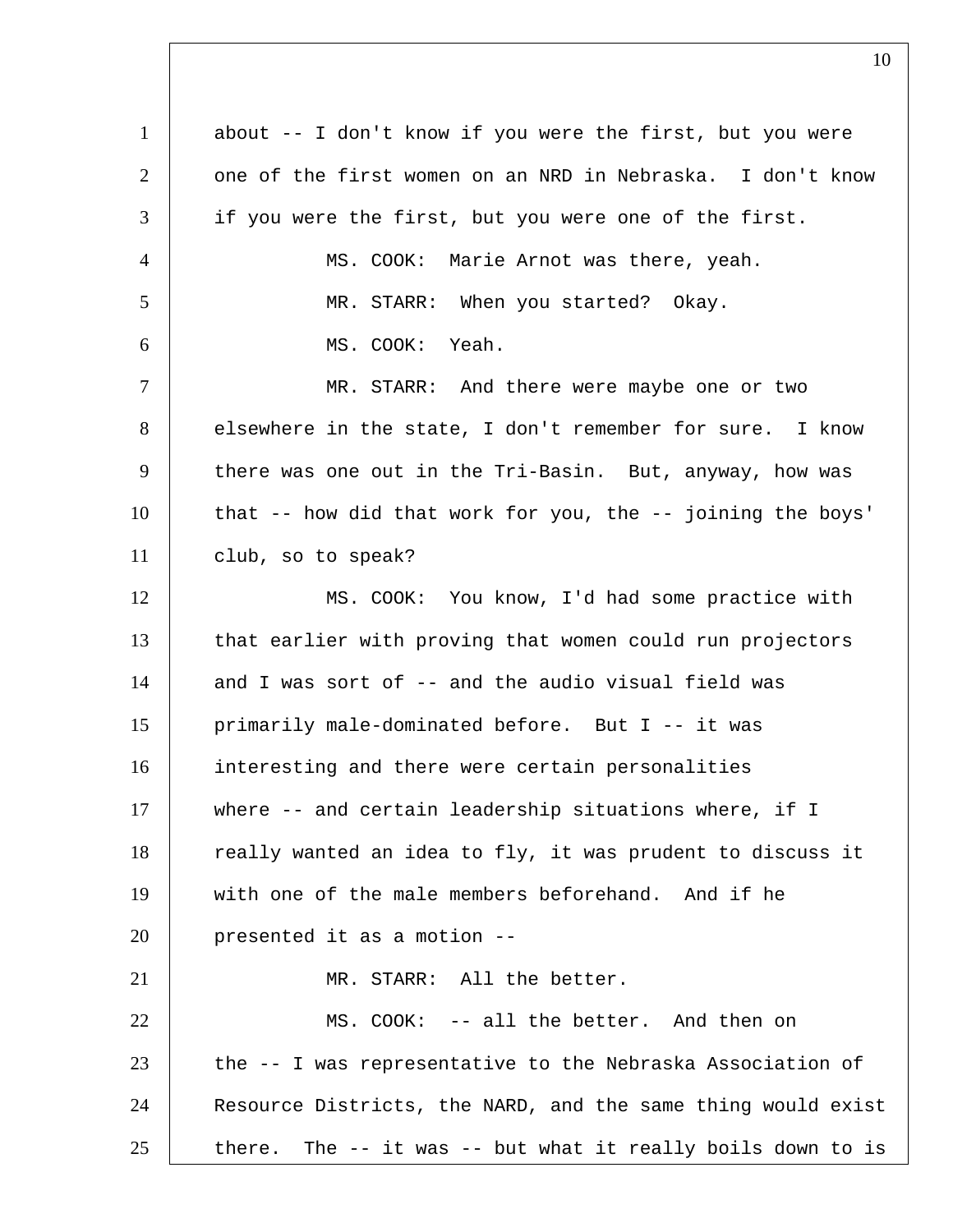1 some personalities are more open to listening to others, 2 whether you're male or female, and it was interesting 3 too -- and I guess part of it was, perhaps it was a little 4 bit safer in that I was sort of carrying the flag of 5 education. And since women were in a teacher role, it was 6 something that worked, more with some people than others, 7 | but I felt that I could communicate -- women vote and women 8 are concerned -- you know, you can't stereotype it because 9 not all, but in general women are concerned about the 10 environment and what kind of world they're leaving behind 11 | for their children, and so it worked. 12 | MR. STARR: On the NRD board, was you the only 13 woman on the board at the time you got on there or were 14 there others on the board? I know there have been since,  $15$  but  $-$ 16 MS. COOK: Right. There was a time period that I 17 was the only one, but that was a short time. I certainly 18 reached out to others who were there. There were times, for 19 instance, in visits to Washington, D.C., or whatever -- or 20 meeting -- going to a seminar in another state that I would 21 look around and see -- especially when it was, like, soil 22 conservation districts, there were so few women from other  $23$  states involved and  $-$ 24 | MR. STARR: Basically none. 25 MS. COOK: -- and I think it just made me feel all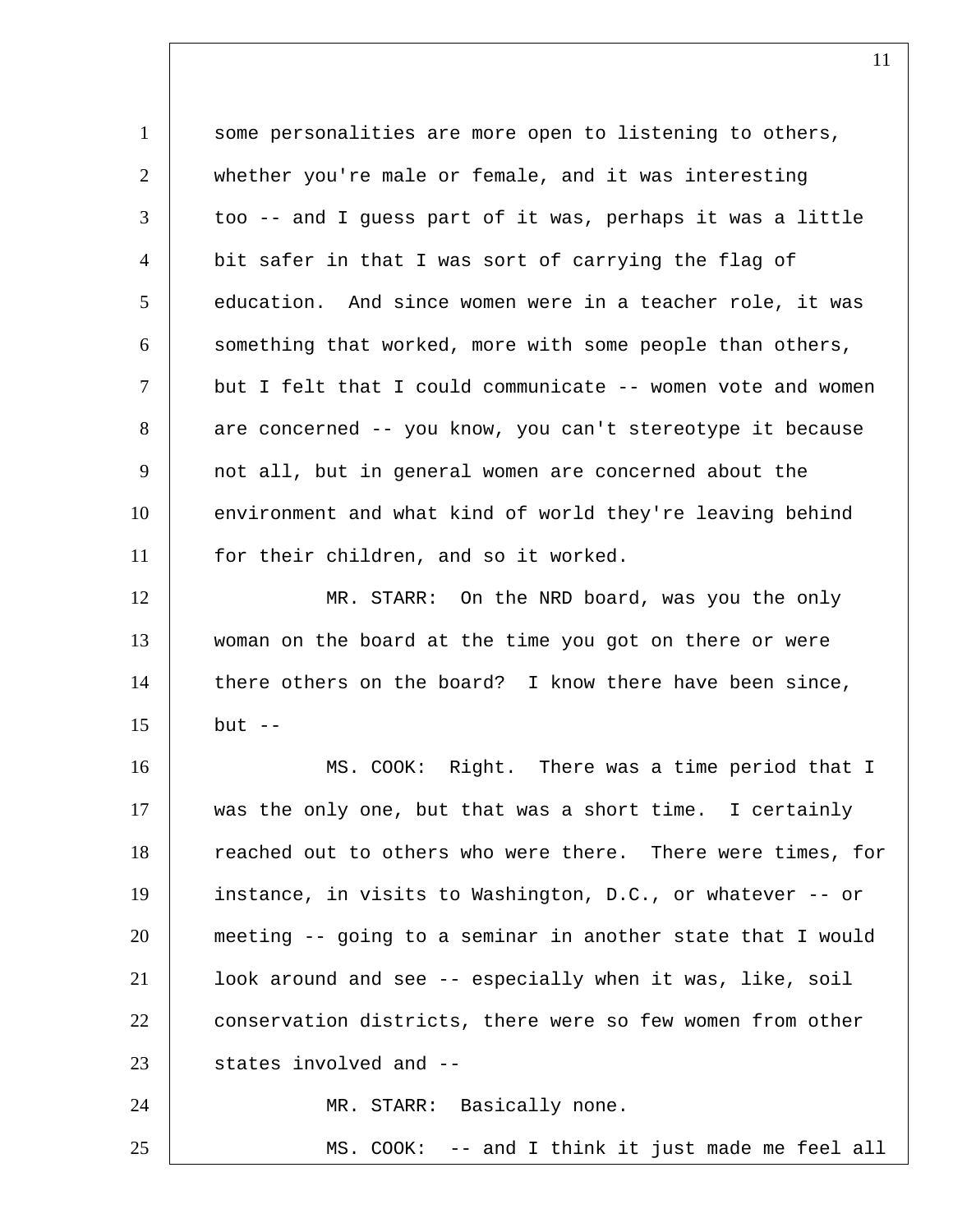1 | the more strongly that I needed to be well-informed. I 2 | needed to try to be articulate and then -- and work toward 3 it because the investment of women in caring for the 4 environment is an important thing.

 MR. STARR: When you first got on the NRD board, were there -- what were the surprises? Anything, "Golly, I didn't know the NRD did this. I didn't understand this." 8 What were the surprises for you?

9 | MS. COOK: I think I was surprised about the air 10 pollution, that was an area that my husband was working 11 with. That was so much on my mind because of being in the 12 Gary, Indiana area, you know, where we couldn't see the 13 stars at night. I expected the erosion. I was glad to see 14 | solid waste on there after working with -- volunteering with 15 CEI. I was really pleased to see the effort to show that 16 we're all in this together and wanted very much to work with 17 education on that. I remember going with -- going to Norris 18 School -- going to various schools in the NRD and presenting 19 ideas. I could -- when I was -- at first, I began teaching 20 at a preschool so I had some time off so I could do that, so 21 I could go during a school day to meet with people in the  $22$  school and talk to them about it. I was just so glad to see  $23$  that was a component and I knew that the majority of the 24 members came in with a focus on soil conservation and flood 25 control.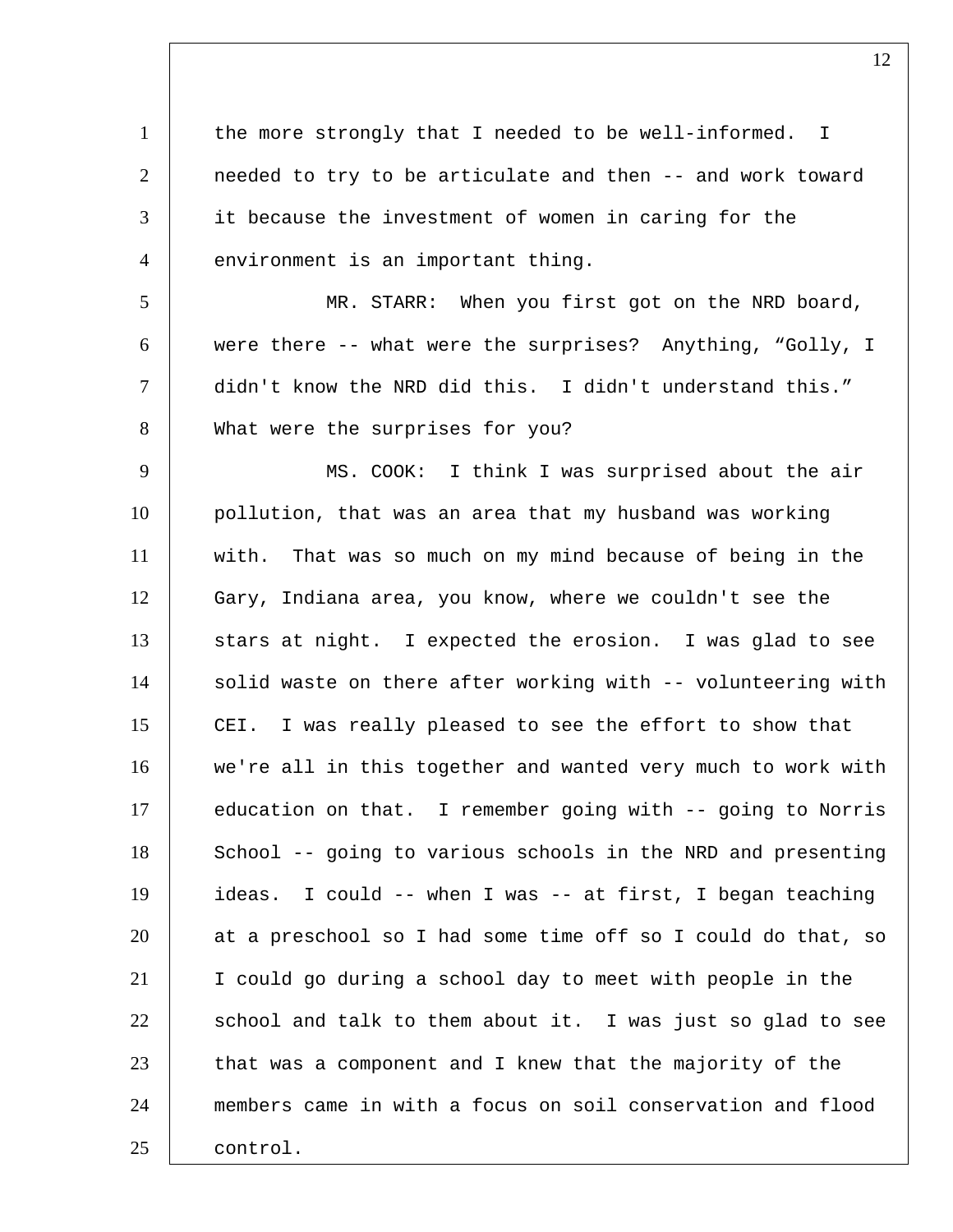1 MR. STARR: What were the -- how many terms did you serve on the NRD? MS. COOK: I was elected in 1976 and served through 2000. MR. STARR: Quite a while. MS. COOK: Sometimes I had opposition and sometimes I did not. MR. STARR: So, when you started on the NRD, Hal 9 Schroeder was the manager --10 MS. COOK: Right. 11 MR. STARR: -- and then he retired --12 | MS. COOK: And Glen. 13 MR. STARR: -- and then you had to hire a 14 Teplacement and you hired Glen. Were you involved in that process of hiring? MS. COOK: Right, I was. I also remembering the hiring of Paul Zillig, where Hal said something about, 18 | "These are people who will be able to do my job some day," 19 and I grew to really appreciate the -- there was sort of 20 that difference from Hal being more acquainted with the old ways of doing things and then seeing, with a more recent education and the reading of the entire  $-$ - all of the things the NRD were to do that Glen had done, that the types of things -- the types of organizations that we -- and agencies that we partnered with grew. And I had a lot of respect for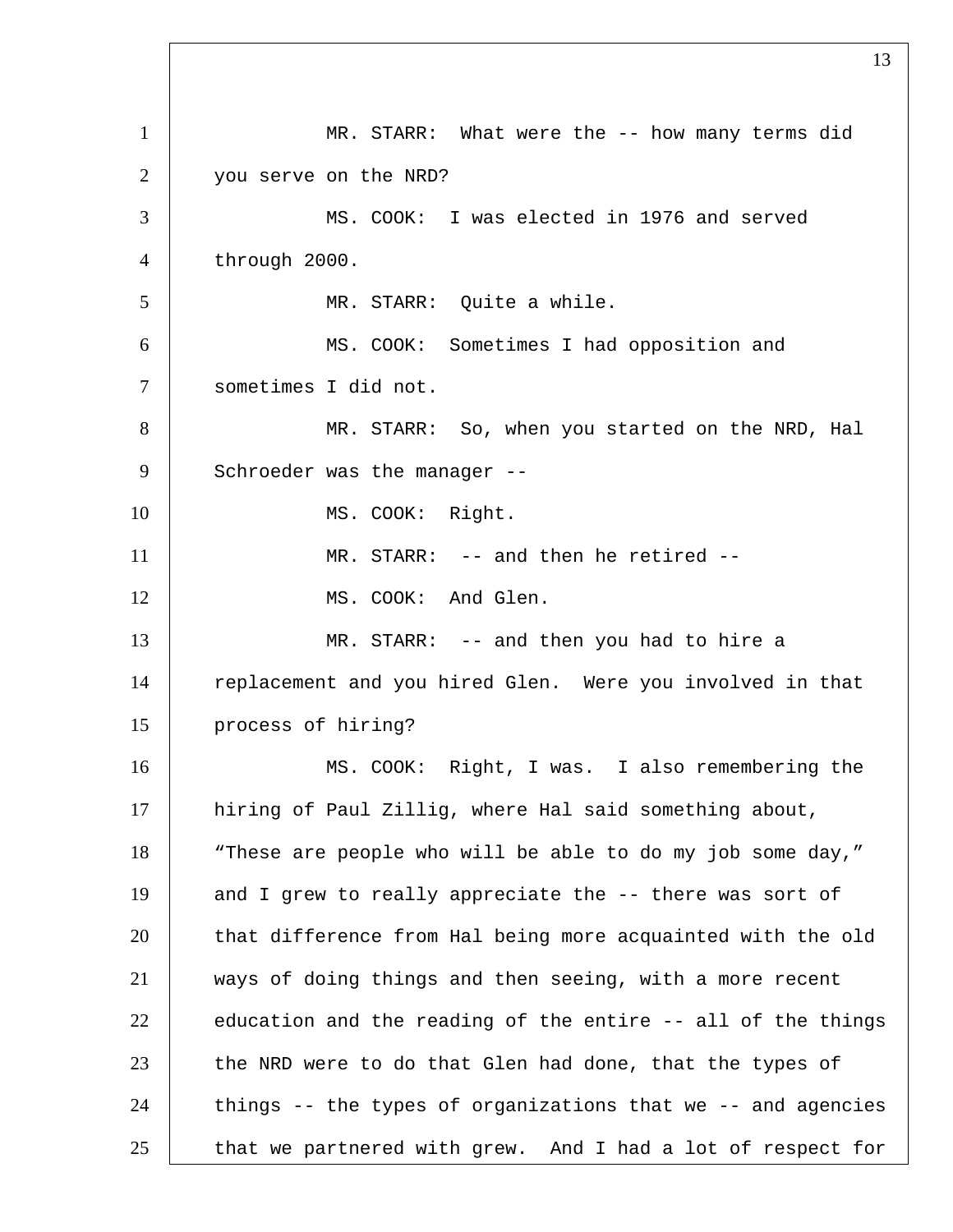1 | the planning for -- well, I was -- I remember some very 2 important meetings in terms of the Antelope Valley project  $3$  and the whole system of saying -- understanding that, if 4 somebody just focused on transportation and didn't think 5 about water drainage, and somebody else, then, didn't even  $6$  think about what happened to the people there, it was  $-$ -the 7 holistic approach is something that I felt so strongly about 8 and I have a lot of pride in the NRD in doing that and 9 Teally becoming an essential part of things going on in the 10 city. Work out at Pioneer Park Nature Center, helping 11 children be able to go out there who couldn't afford it 12 otherwise. Working with the schools with outdoor 13 classrooms. And the trails. I think that's an area that 14 was extremely important to me. I realize the advantage I 15 had growing up on a farm, seeing seasonal changes, being 16 able to get out in all kinds of weather. And perhaps part 17 of it was affected by all of the concrete in the urban areas 18 | where I was, but I really wanted to have trails. And I 19 think the establishment of the MoPac Trail was something 20 | that I put a lot of energy in.

21 MR. STARR: What about the urban/rural -- and this 22 district probably has as much of a urban influence as about 23 any district in terms of the population distribution and 24 | number of rural directors. How did you see that playing 25 | out, that urban/rural interaction?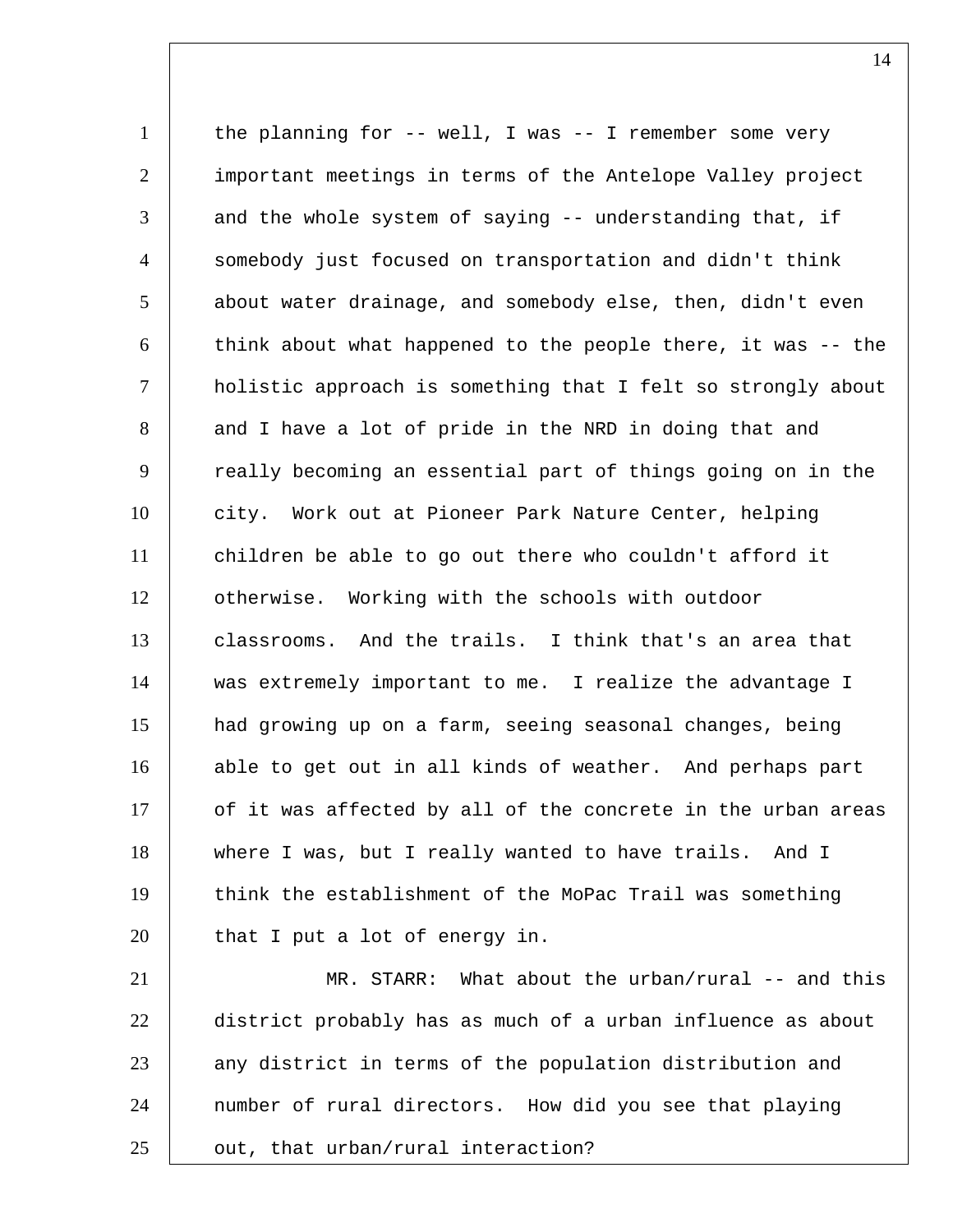1 | MS. COOK: I think, there again, there were some  $2$   $|$  good things that happened. There were some where I found 3 myself biting my tongue when people were very critical of 4 Wilderness Park as something wasted when I had grown to 5 | admire what I thought was an ingenious flood control thing  $6$  and realizing, you know, that, in the past, we'd erred in 7 making the straight line drainage of Salt Creek. It's like 8 | learn from -- just like my father had to learn that going in 9 straight lines up the hills wasn't a good idea. There were 10 times when I wanted to say more than what I said about 11 things, but I tried to find effective times to do that. I 12 think a wise thing was having facilitators for planning, 13 where we would go through and -- when we would do our 14 planning and we would do the paired waiting. That was a 15 | good time to talk about some of the pluses of some of the 16 things that I believed in. And I was always there to 17 Support conservation measures and whenever I could point out 18 my farm heritage, I did. It -- there were -- but I also 19 felt, for the main part, that people were -- as they got to 20 know people as people and understood why we -- why someone 21 whose family had been involved in a flood would feel so 22 Strongly about flood control, and why someone who proposed 23 having something done that would take his land -- probably  $24$  the hardest rural/urban one was talking about trails because 25 the sense that they wanted  $-$  they didn't want that going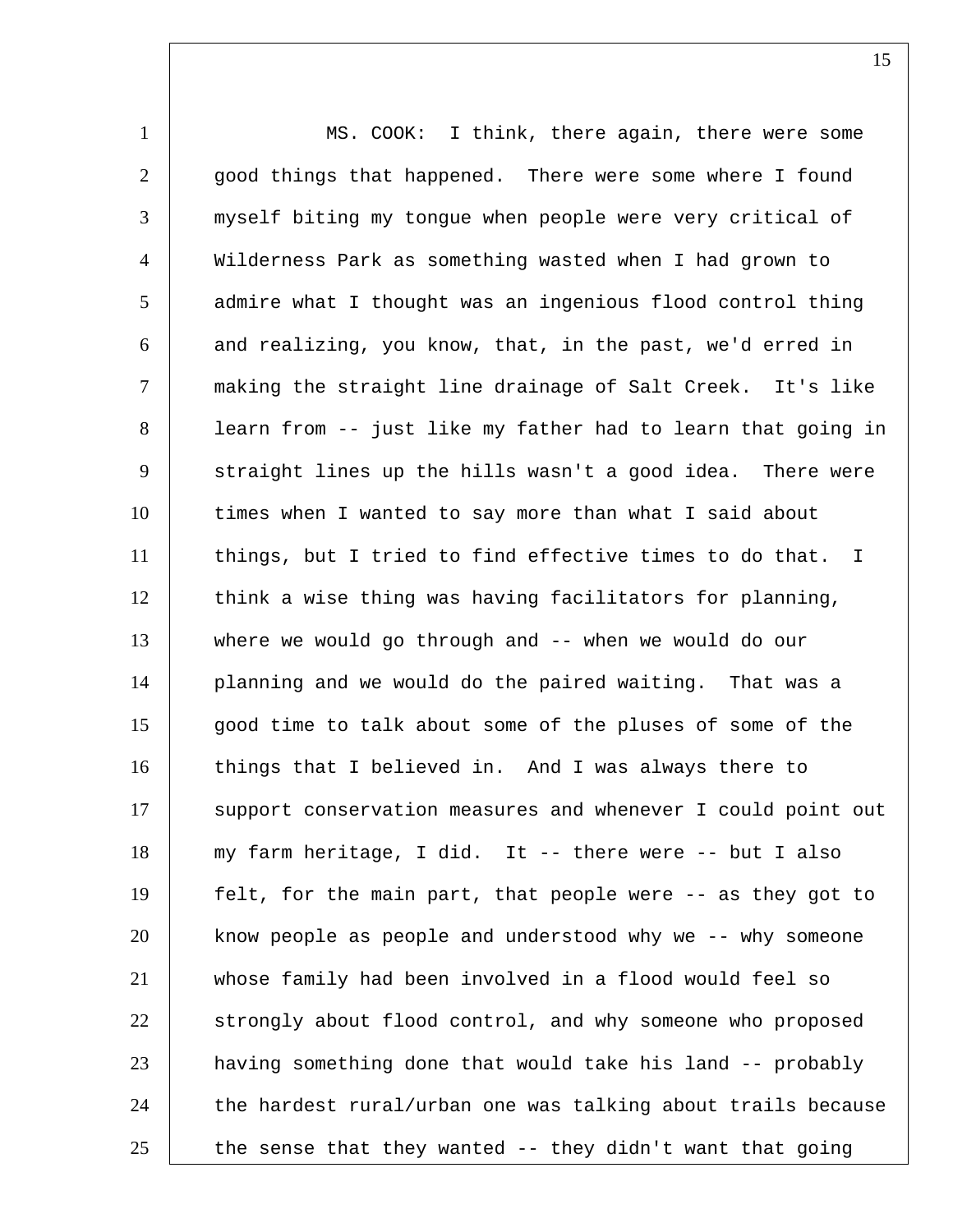1 across their land.

| $\overline{2}$  | MR. STARR: During your years on the board,                    |
|-----------------|---------------------------------------------------------------|
| 3               | what -- outside of the urban/rural, what were the             |
| $\overline{4}$  | controversies that the board faced and the close votes you    |
| $5\overline{)}$ | Were there any? Was everything pretty much unanimous<br>had?  |
| 6               | or near unanimous?                                            |
| $\tau$          | MS. COOK: Close votes on -- sometimes on trails.              |
| 8               | Probably the one that affected my duration as a director was  |
| 9               | the one on 7G, where the idea of creating a recreation area   |
| 10              | was supported by some, but not by others. And there was a     |
| 11              | very active process to work at defeating people who           |
| 12              | supported that project and supported trails in general.       |
| 13              | That's as far as -- sometimes there would be discussions      |
| 14              | about funding things. I remember someone joked once that we   |
| 15              | always had a lot more animated discussion by directors when   |
| 16              | we were talking about purchasing a new van or vehicle         |
| 17              | because everybody felt that we knew a lot about that.<br>But, |
| 18              | perhaps -- let's see, I'm trying to think of sometimes when   |
| 19              | we may have disagreed about the planning process and          |
| 20              | including something in the budget. Budgets are always where   |
| 21              | the chips are counted.                                        |
| 22              | MR. STARR: During your tenure on the board, there             |
| 23              | was a transition of how we subdivided into sub - districts    |
| 24              | and so forth, and that became a real challenge. And I think   |

25 it was probably as big a challenge in this district as any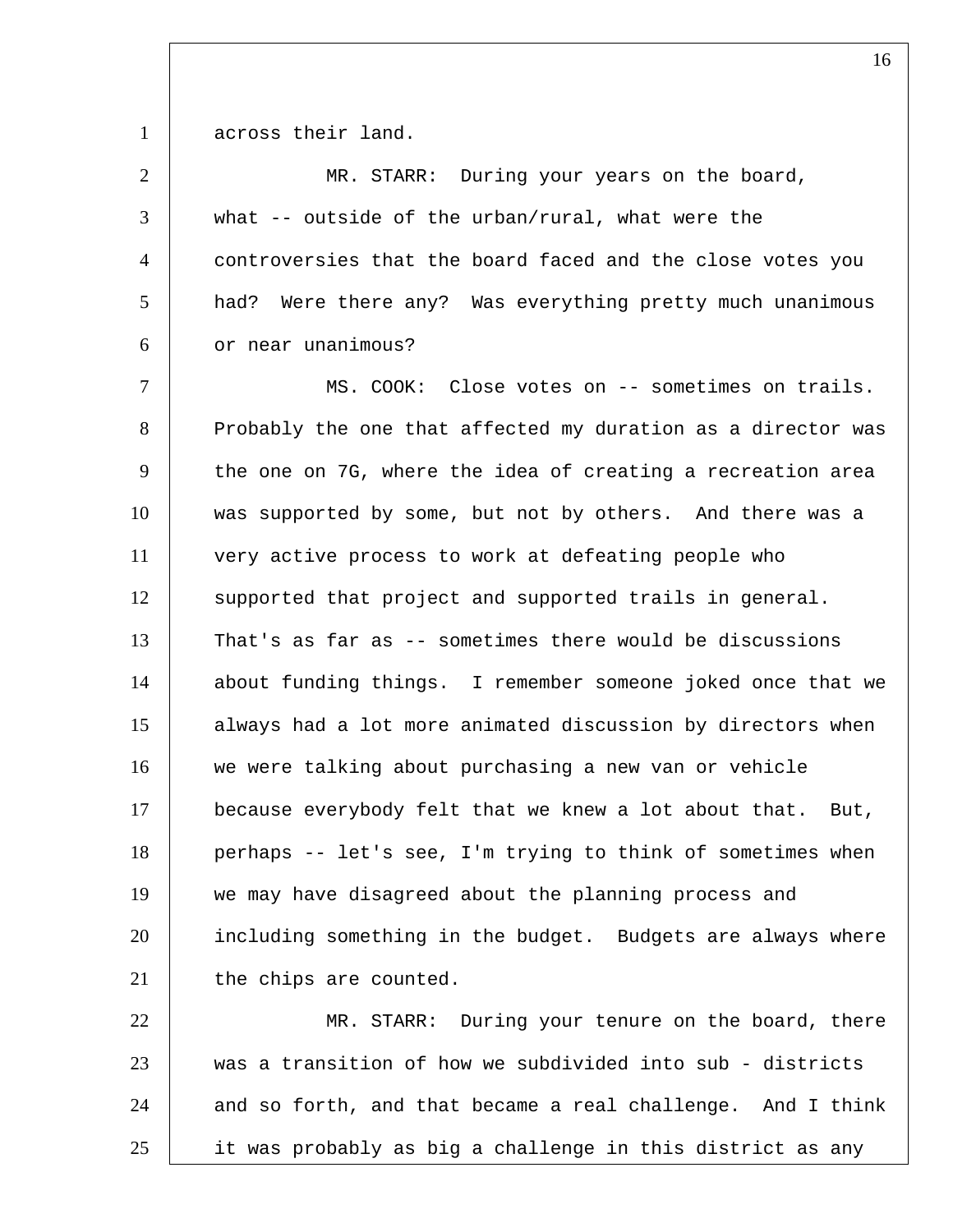1 in the state to go from, "We don't worry about how many people live in the sub - district" to a " one-to-one process."

 MS. COOK: I have kind of an interesting legacy on 5 that. When I was elected the first time to the NRD Board, I was a member of the League of Women Voters, which was currently suing the District for the way lines had been drawn and that probably didn't help my acceptance on the board for a while either. But, then, my exit from the board occurred after I spearheaded a one-person/one-vote kind of 11 | thing where, instead of electing at-large, we were elected 12 by the sub - district we represented and that was the year 13 that I lost the election, whether it was related to that or not, but you work with what your values are and I did believe that the number of population represented was important. Partly because I had been on the board as long, I hadn't gone in with the campaigning as part of what you did. It just wasn't part of the early years. And now it's known that you do campaign and then you represent your district so you talk to your constituents. That was a 21 change that came and I think it's an important one, I just didn't do it. But, as it turned out, I have wonderful memories of the time on the board and felt like some of the 24 things that I believed strongly in were carried out. I met 25 Some great people, others who worked with us, engineers and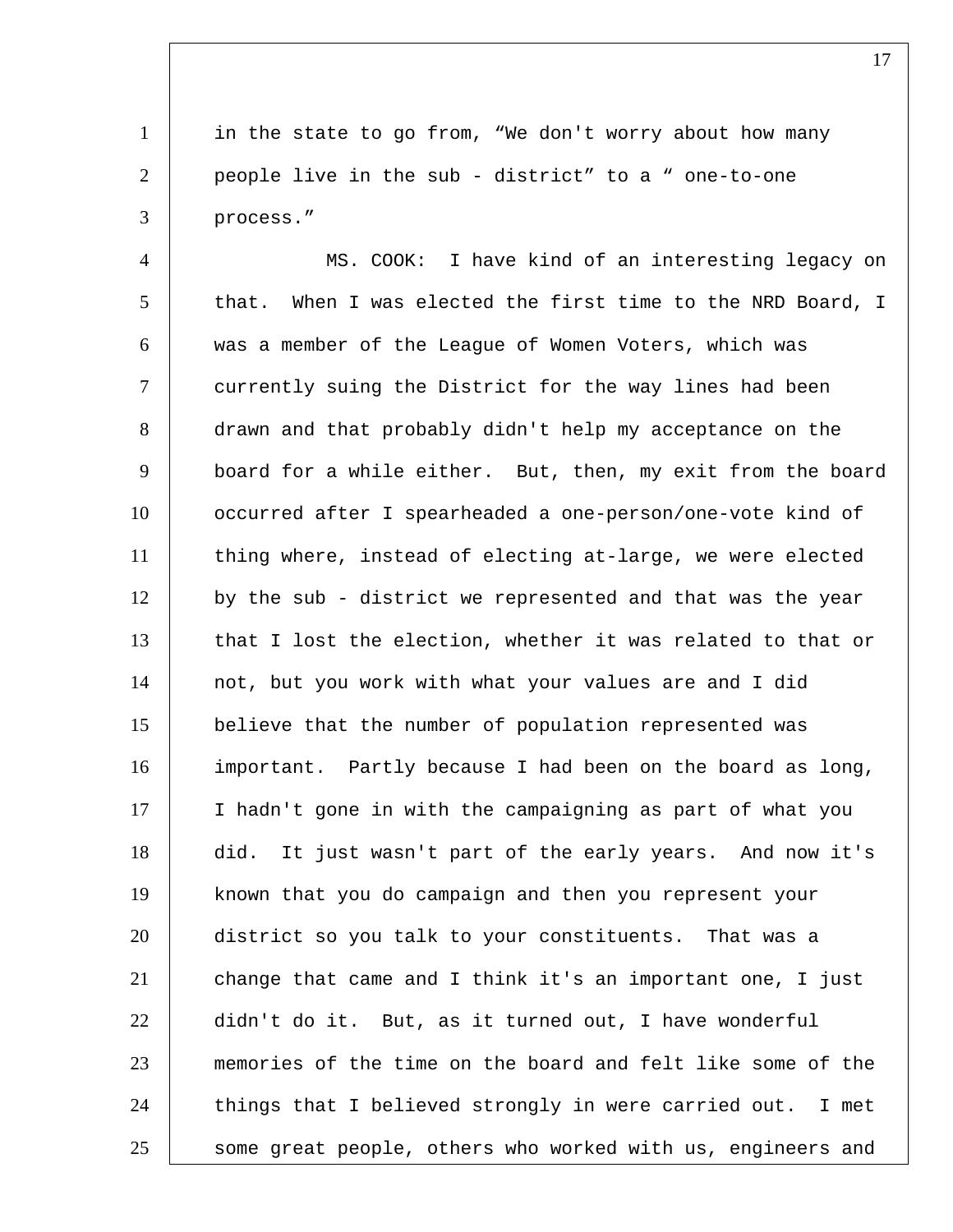1 | other people whose dedication I grew to appreciate. I'm 2 qoing back to being one of the only women on -- it worked in my favor at one point because I think, as a token woman, I was appointed to a committee that worked with LB450, 5 Bereuter's bill, and that was a real learning experience for me. I had already learned to watch legislation closely,  $\vert$  that's one of the things that I had done as a volunteer in League of Women Voters. We would go to hearings and sit and listen and monitor, but then to actually work with a bill in its implementation was a piece I hadn't worked on before so I liked that. 12 | MR. STARR: What do you consider the significant accomplishments during your tenure, not necessarily the ones 14 | that you liked, but the significant accomplishments of the board? MS. COOK: Of the board? Really showing that the 17 culture of the NRD was urban and rural was a -- that we

 worked together. That, to me, was -- and it was exciting because you could be creative. The NRDs were new so you didn't have to feel, "Oh, we can't do it that way." I loved that sense of creativity and I think we had staff and people who -- I think the Antelope Valley Project, the trails, those  $-5$  but just changing the culture so that natural 24 | resource districts reached -- were really important to 25 everybody in the community no matter what your gender, what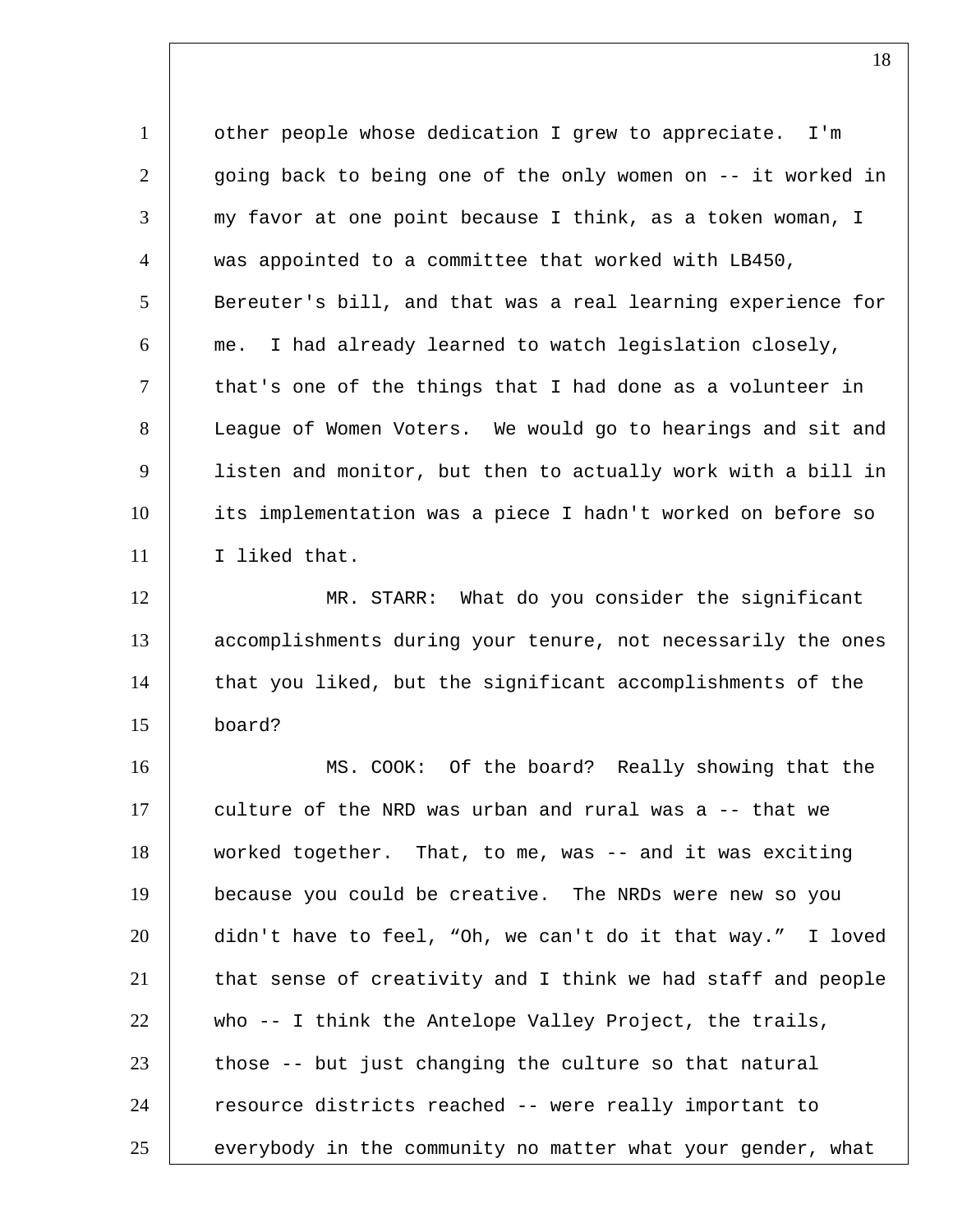1 your profession, what your age group. I think -- and, oh, 2 did I ever try to talk to people when I went to other states  $3$  about what a good idea NRDs were, but you'd see somebody 4 worried that some turf might be lost or something -- well,  $5$  and the other thing that was so great with the NRD was that 6 we could plan our budget and plan things. When I went to 7 | others and talk to people from other states, especially if I 8 was visiting with one of those rare women who would be out 9 there at a national meeting, they had to rely on the County 10 Board and they never knew. And this was kind of like my 11 | transition from never knowing what we'd get on the farm for 12 an income to becoming a teacher where I knew what I'd get 13 every month. It's a good feeling to know that you've got a 14 budget that you can work with that you can make some 15 Long - range plans and you can do what is the best in the 16 | long run because you've got everybody's input and taxation 17 coming into it.

18 MR. STARR: Looking from the other side, what 19 things did the NRD do or decide during your tenure that you 20 think was a mistake?

21 | MS. COOK: I think it's probably what hits  $22$  everyone who's elected and there's that thought of, "If we 23 do this, we won't be elected and it might not happen," 24 or -- I think that, especially when it came to a reluctance 25  $\vert$  to do water quantity and quality control things, it -- this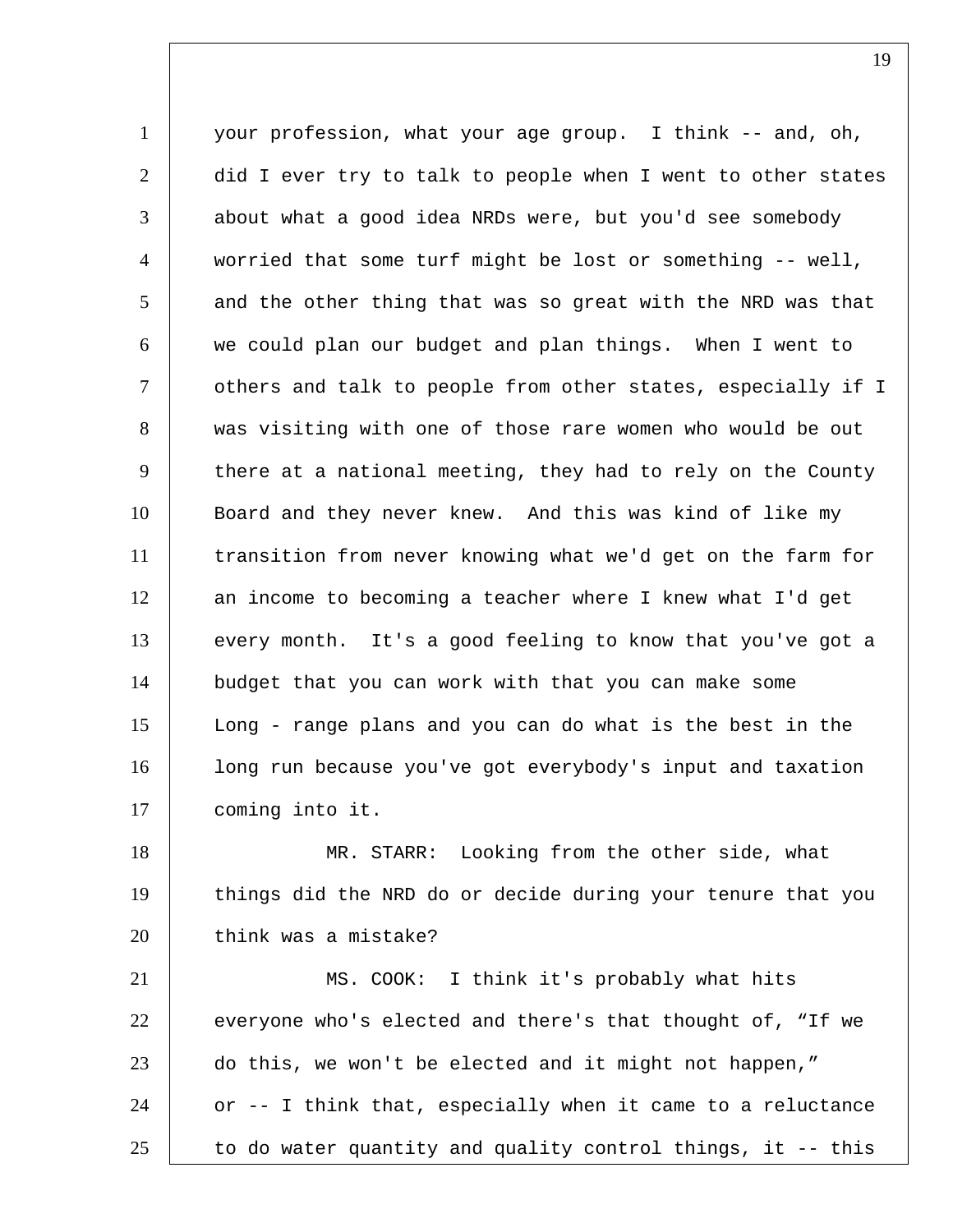was -- it was great to plan and "Look what we thought was best," but sometimes it required a courage to go into a place we hadn't gone before to do that. And I just know, in drawing up our water plans and some other things, there were some realities that maybe we took up more slowly. But, for 6 the main part, I obviously am very proud of natural 7 | resources districts. MR. STARR: Since -- and really since you were on 9 the board, the NRDs have moved more to doing regulatory and management type things as opposed to building things. Do you see that as good, bad, or indifferent? 12 | MS. COOK: I think that's part of what NRDs were 13 created to do. That's part of our mission. It's more difficult and it takes a lot of education to bring people with you. And so I think it's -- someone needs to do the 16 | tough things. And we do have -- although we are so fond of 17 our aquifer and some of our water supplies, we do have limited supplies and we do have contamination and waste on a global scale. We were -- for the main part, people originally, when I was elected, were ones who wanted to do things to save things on a small scale right where you were or in the area that you were and make them better, and it was harder to think across the state, across the  $-$ - you 24 | know, globally, to do -- a lot of our personalities were not comfortable with regulation, but I believe in it as a voter.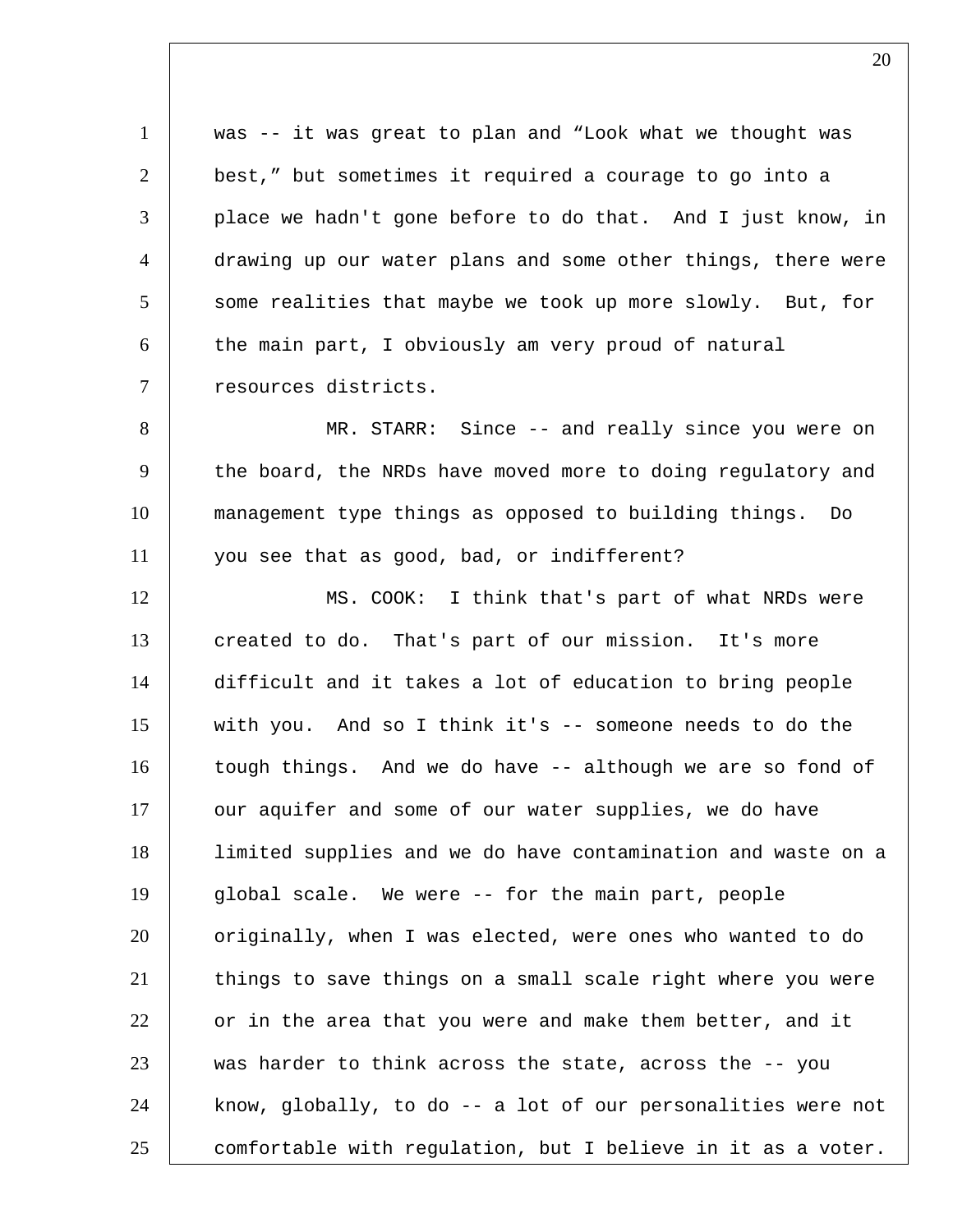1 | And I remember when EPA was first created, the statement of, 2 | Whow can anybody in Washington know what we really need in Nebraska?" And I guess I feel like Nebraskans need to let 4 | them know -- we need to say, "This is unique. This is different." It was interesting, also, in this state, to be 6 at the point of the Platte River where we are versus up in 7 | the upper reaches of it because, you know, we want quality water down here. And so I -- and, yet, I needed to understand, just like my dad getting angry with all of the weed seeds flowing in from the neighbors, that it was good 11 | that there were some rules other than just my dad saying, "I'm getting tired of all your bind weed," to -- MR. STARR: Sediment and Erosion Control Act. 14 | MS. COOK: Right. So they -- it's interesting how parts of your life connects with others and experiences just 16 take on a different meaning. MR. STARR: One of the -- talking about the 18 | regulatory things, and I'm sure you've read the papers and probably know more about this than I do, but the NRD has just recently put in controls up in Brainard, Valparaiso, in terms of groundwater pumping and new groundwater wells and so forth, as has the Lower Platte North NRD on their side of 23 that area. Those have to be tough decisions for NRD board members. Did you face those types of things in your tenure? MS. COOK: I'm thinking that some of our projects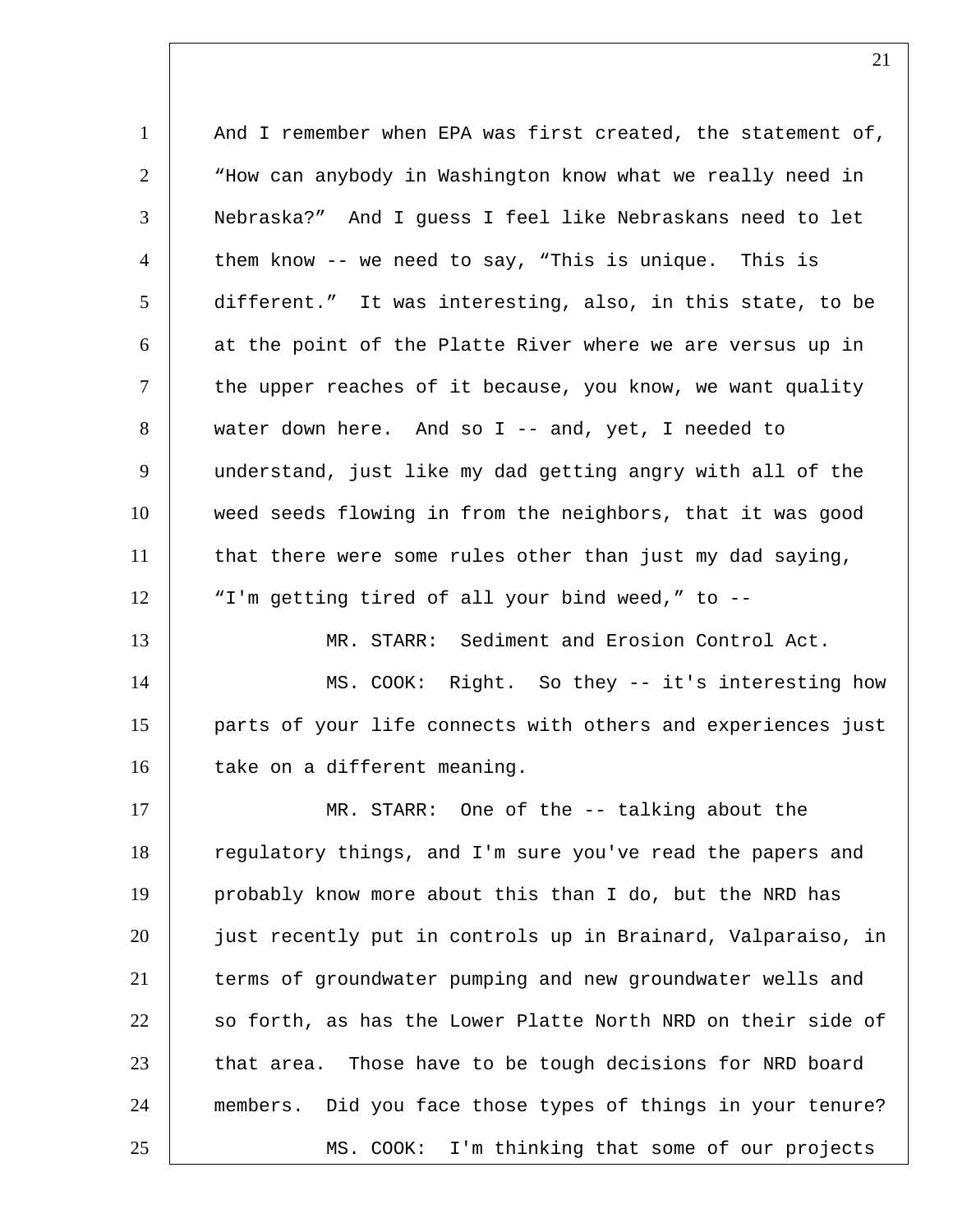1 affected landowners who were on our board, which leads to 2 another thing, is, that whole, sometimes cloudy, area of 3 conflict of interest of it. But the rules related to 4 domestic water and private wells -- when cities or small 5 towns are experiencing lowering of the water -- my brother  $6$  convinced me to help him  $-$  he did a process where  $-$  on the 7 farm that he had many years ago, the bricks 8 would -- something that was used to measure how much water 9 he was getting when he -- we couldn't really irrigate on our 10 farm at first, it was so hilly, but he role-modeled for me, 11 | "I want to be responsible for what I'm doing. I'm going to 12 measure this." And I think that's where some things have to 13 go, you know, if we -- I feel the same way when I go by a 14 lawn in Lincoln and the wind is blowing away the water from 15 a sprinkler system. Waste is something that we address at 16 every level and at all scales, but we also need to grow 17 food, so it's a constant balance and requires a lot of 18 communication. 19 MR. STARR: Not everything is clear black and 20 white. 21 | MS. COOK: No. It's incredulous that I was 22 | actually supportive of 7G when I was opposed to some of the 23 other structures that had been proposed that I did not think 24 were justified. 25 MR. STARR: Well, Judy, I've about run out of my